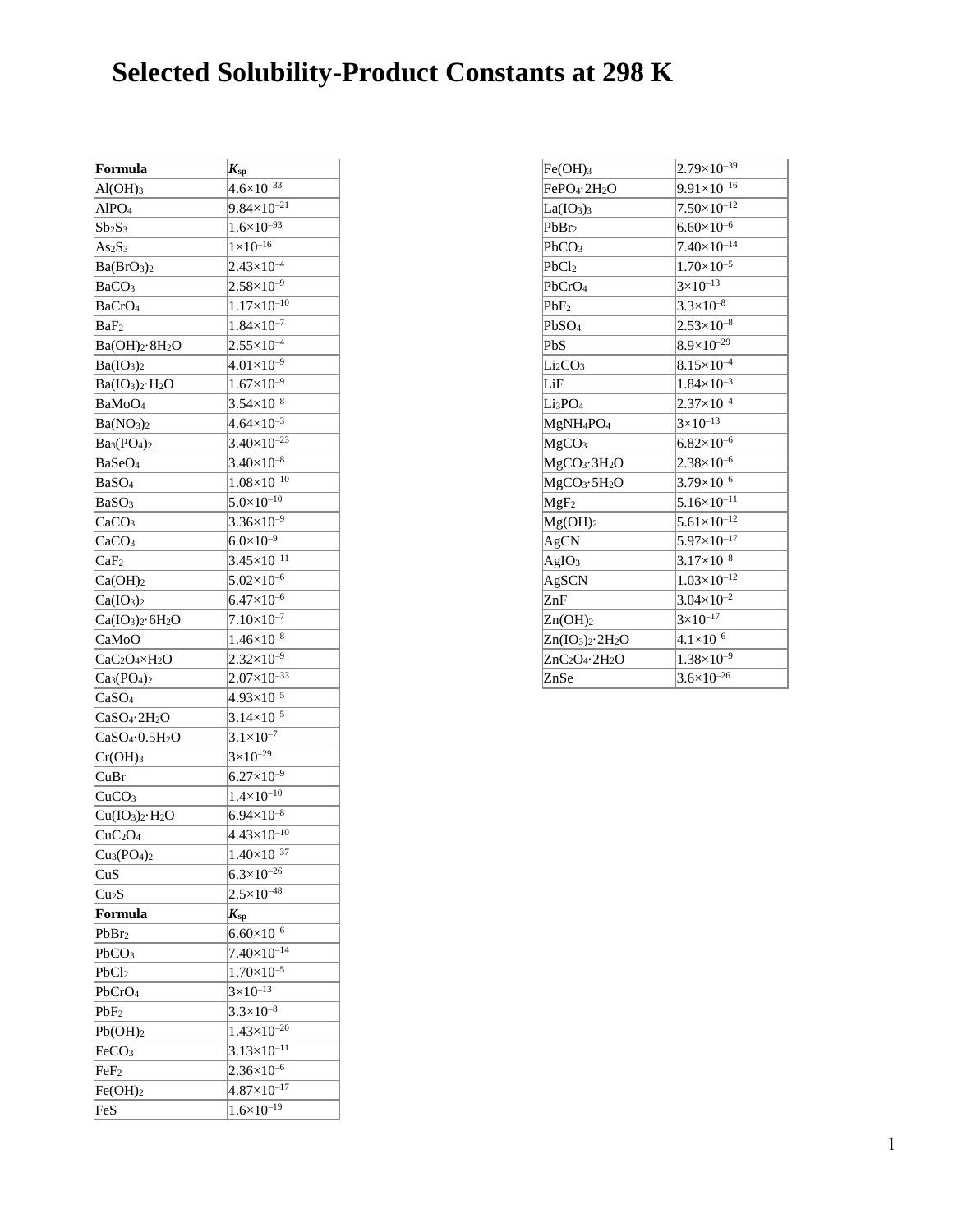- 5 pts. 1. An Alka-Seltzer tablet contains 1.9 g of sodium bicarbonate (NaHCO<sub>3</sub>, MW 84.0). What is the potential volume of  $CO_2$  in mL produced by this pill at 35  $\degree$ C (body temperature) and atmospheric pressure if all of its bicarbonate is converted to CO2?
- 5 pts. 2. A 0.5-L sample of air at 20  $^{\circ}$ C and 1.5 atm of pressure is heated to 100  $^{\circ}$ C while keeping the volume unchanged. What is its overall pressure after this heating?
- 5 pts. 3. Explain in terms of the Kinetic Molecular Theory why it doesn't matter what the gas is we can still use the ideal gas law. The key question here is why a gas like argon (MW 40) behaves essentially the same as helium (MW 4.0) in terms of the relationship between number of molecules and pressure at a given concentration and temperature. What is going on there?
- 16 pts. 4. Write the net ionic equations and associated equilibrium expressions for the following reactions:
	- a.  $HCl(aq) + NaOH(aq) \rightarrow NaCl(aq) + H_2O$
	- b. the reaction between Mg metal and aqueous HCl.
	- c. the reaction between iron(III) nitrate and potassium thiocyanate.
	- d. the dissolving of sodium phosphate.
- 24 pts. 5. Indicate in each case whether the compound is a strong-, weak-, or non-electrolyte, circling the correct answer in each case. In the case of strong electrolytes, indicate the ions formed in water.

|                                 |        |      |     | cation? | anion? |
|---------------------------------|--------|------|-----|---------|--------|
| NH <sub>4</sub> Cl              | strong | weak | non |         |        |
| morphine                        | strong | weak | non |         |        |
| <b>KSCN</b>                     | strong | weak | non |         |        |
| HNO <sub>3</sub>                | strong | weak | non |         |        |
| NH <sub>2</sub> CH <sub>3</sub> | strong | weak | non |         |        |
| H <sub>2</sub> SO <sub>4</sub>  | strong | weak | non |         |        |
| Ca(OH) <sub>2</sub>             | strong | weak | non |         |        |
| HF                              | strong | weak | non |         |        |
| H                               | strong | weak | non |         |        |
| methamphetamine                 | strong | weak | non |         |        |
| O <sub>2</sub>                  | strong | weak | non |         |        |
| citric acid                     | strong | weak | non |         |        |